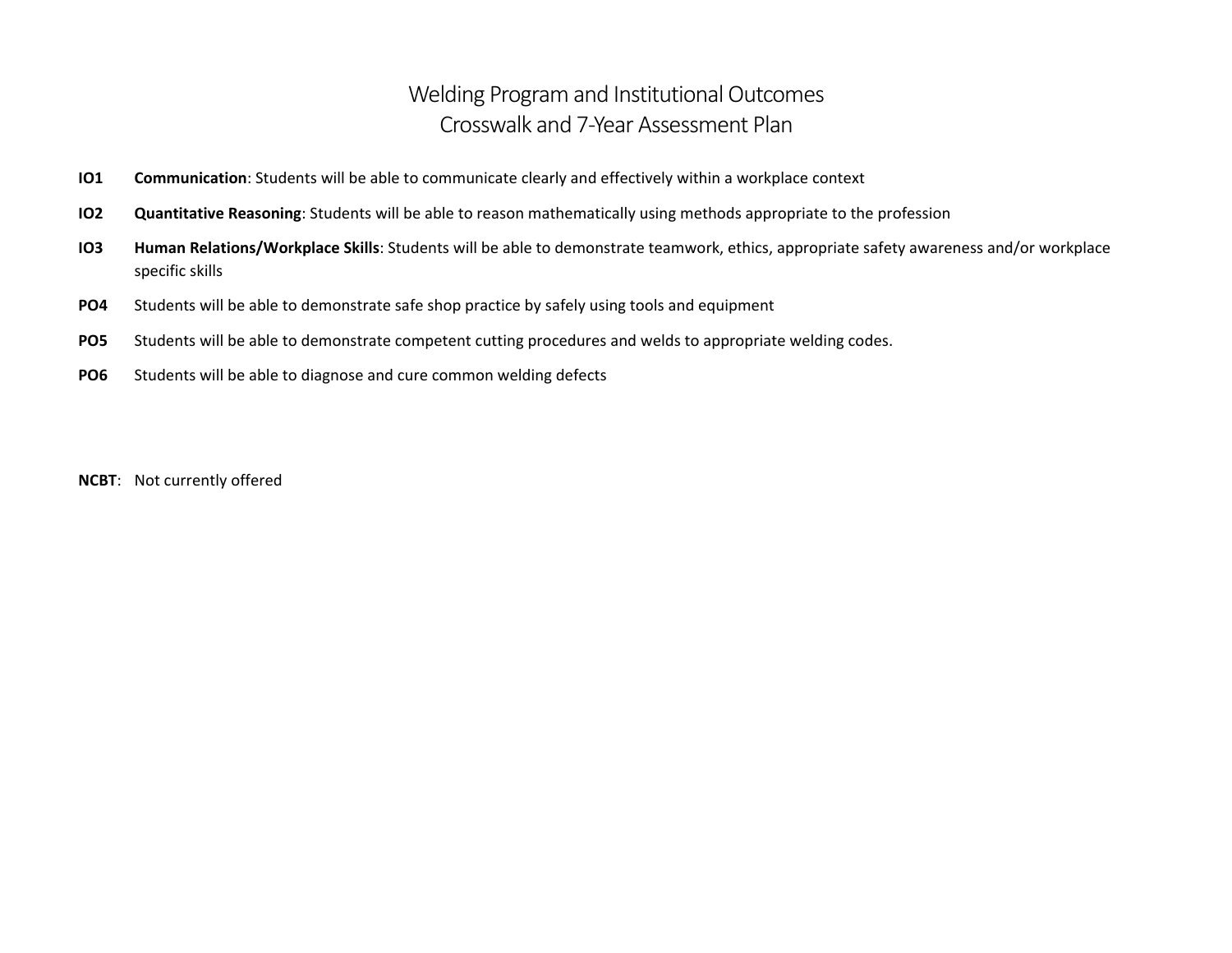| <b>WLD</b>     | 7-YR ASSESSMENT PLAN & CROSSWALK |             |                 |                 |                 |                 |             |                 |
|----------------|----------------------------------|-------------|-----------------|-----------------|-----------------|-----------------|-------------|-----------------|
| Course #       | Course                           | 2021-22     | 2022-23         | 2023-24         | 2024-25         | 2025-26         | 2026-27     | 2027-28         |
|                | <b>ASSESSMENT CYCLE YEAR</b>     | <b>YR 5</b> | <b>YR 6</b>     | <b>YR 7</b>     | <b>YR1</b>      | <b>YR 2</b>     | <b>YR 3</b> | <b>YR4</b>      |
|                | <b>CAMPUS PLAN</b>               | <b>IO3</b>  | <b>IO3</b>      |                 | <b>IO1</b>      | <b>IO1</b>      | 102         | <b>IO2</b>      |
| <b>WLD 101</b> | OXY ACETYLENE WELD AUTO          |             | PO <sub>4</sub> |                 | PO <sub>5</sub> |                 |             | PO <sub>6</sub> |
| <b>WLD 102</b> | ARC/GMAW WELD AUTO               |             | PO <sub>4</sub> |                 | PO <sub>5</sub> |                 |             | PO <sub>6</sub> |
| <b>WLD 103</b> | <b>BEG AMT WELD</b>              |             | PO <sub>4</sub> |                 | PO <sub>5</sub> |                 |             | PO <sub>6</sub> |
| <b>WLD 110</b> | <b>WELD THEORY I</b>             |             | PO <sub>4</sub> |                 | PO <sub>5</sub> |                 |             | PO <sub>6</sub> |
| <b>WLD 111</b> | <b>WELDING PROCESS I</b>         |             | PO <sub>4</sub> |                 | PO <sub>5</sub> |                 |             | PO <sub>6</sub> |
| <b>WLD 112</b> | THERMAL CUTTING WELDING          |             | PO <sub>4</sub> |                 | PO <sub>5</sub> |                 |             | PO <sub>6</sub> |
| <b>WLD 120</b> | <b>WELD THEORY II</b>            |             | PO <sub>4</sub> |                 | PO <sub>5</sub> |                 |             | PO <sub>6</sub> |
| <b>WLD 121</b> | <b>WELD PROCESS II</b>           |             | PO <sub>4</sub> |                 | PO <sub>5</sub> |                 |             | PO <sub>6</sub> |
| <b>WLD 122</b> | <b>GAS METAL ARC WELD I</b>      |             | PO <sub>4</sub> |                 | PO <sub>5</sub> |                 |             | PO <sub>6</sub> |
| <b>WLD 130</b> | <b>WELD THEORY III</b>           |             | PO <sub>4</sub> |                 | PO <sub>5</sub> |                 |             | PO <sub>6</sub> |
| <b>WLD 131</b> | <b>WELD PROCESS III</b>          |             | PO <sub>4</sub> |                 | PO <sub>5</sub> |                 |             | PO <sub>6</sub> |
| <b>WLD 132</b> | <b>GA TUNGSTEN ARC WELD I</b>    |             | PO <sub>4</sub> |                 | PO <sub>5</sub> |                 |             | PO <sub>6</sub> |
| <b>WLD 151</b> | TECH DRAW INTERPRETATION         |             | PO <sub>4</sub> |                 | PO <sub>5</sub> |                 |             | PO <sub>6</sub> |
| <b>WLD 152</b> | <b>WELD LAYOUT I</b>             |             | PO <sub>4</sub> |                 | PO <sub>5</sub> |                 |             | PO <sub>6</sub> |
| <b>WLD 153</b> | <b>WELD LAYOUT II</b>            |             | PO <sub>4</sub> |                 | PO <sub>5</sub> |                 |             | PO <sub>6</sub> |
| WLD190/290     | <b>SKILL IMPROVEMENT</b>         |             | PO <sub>4</sub> |                 | PO <sub>5</sub> |                 |             | PO <sub>6</sub> |
| <b>WLD 205</b> | <b>WELD TESTING METHODS</b>      |             |                 | PO <sub>4</sub> |                 | <b>PO 5</b>     |             |                 |
| <b>WLD 206</b> | <b>WELD CODES/STANDARDS</b>      |             |                 | PO <sub>4</sub> |                 | PO <sub>5</sub> |             |                 |
| <b>WLD 207</b> | <b>WELD METALLURGY</b>           |             |                 | PO <sub>4</sub> |                 | PO <sub>5</sub> |             |                 |
| <b>WLD 212</b> | <b>GAS METAL ARC WELD II</b>     |             |                 | PO <sub>4</sub> |                 | PO <sub>5</sub> |             |                 |
| <b>WLD 241</b> | STRUCTURAL WELD PROCESS I        |             |                 | PO <sub>4</sub> |                 | PO <sub>5</sub> |             |                 |
| <b>WLD 242</b> | <b>STRUCTURAL WELD I</b>         |             |                 | PO <sub>4</sub> |                 | PO <sub>5</sub> |             |                 |
| <b>WLD 243</b> | STRUCTURAL WELD II               |             |                 | PO <sub>4</sub> |                 | PO 5            |             |                 |
| <b>WLD 244</b> | SUBMERGED ARC WELD               |             |                 | PO <sub>4</sub> |                 | PO <sub>5</sub> |             |                 |
| <b>WLD 245</b> | <b>STRUCTURAL WELD III</b>       |             |                 | PO <sub>4</sub> |                 | PO <sub>5</sub> |             |                 |
| <b>WLD 261</b> | <b>PRODUCTION WELD PROCESS I</b> |             |                 | PO <sub>4</sub> |                 | PO <sub>5</sub> |             |                 |
| <b>WLD 262</b> | PRODUCTION WELD I                |             |                 | PO <sub>4</sub> |                 | PO <sub>5</sub> |             |                 |
| <b>WLD 263</b> | PRODUCTION WELD II               |             |                 | PO <sub>4</sub> |                 | PO <sub>5</sub> |             |                 |
| <b>WLD 264</b> | ADVANCED WELD PROCESS            |             |                 | PO <sub>4</sub> |                 | PO <sub>5</sub> |             |                 |
| <b>WLD 265</b> | PROD WELD PROCESS III            |             |                 | PO <sub>4</sub> |                 | PO <sub>5</sub> |             |                 |